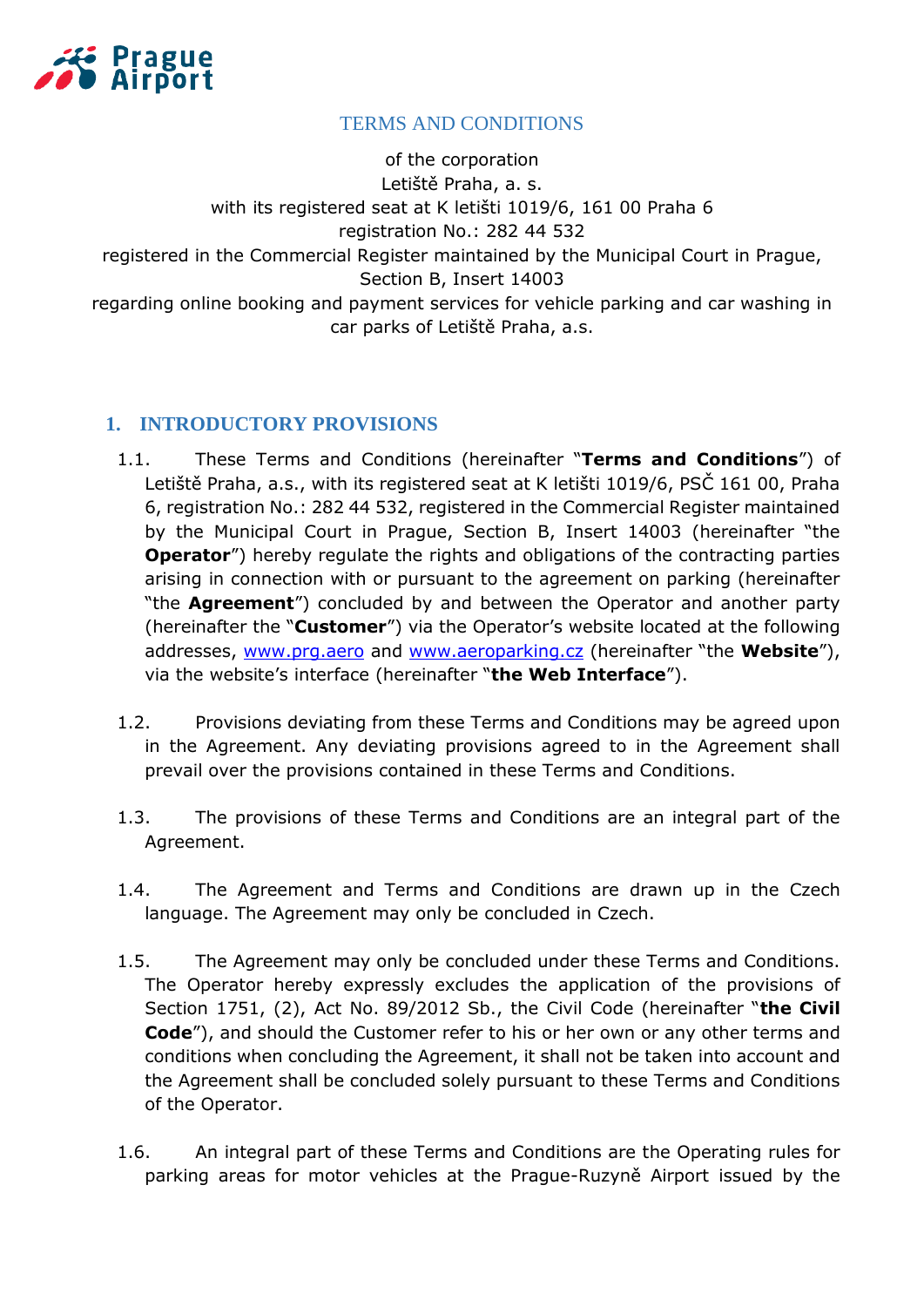

Operator (hereinafter "**the Operating Rules**"), as accessible on the website of the Provider: [www.aeroparking.cz,](http://www.aeroparking.cz/) specifically at the link to the Operating Rules. The Customer expressly undertakes to abide by the rules set out in the Operating Rules while using the Parking Services.

1.7. The text of these Terms and Conditions and/or of the Operating Rules may be amended or supplemented by the Operator. This provision shall be without prejudice to the rights and obligations that arose during the period when the previous version of the Terms and Conditions and/or the Operating Rules was in effect.

# **2. PARKING SERVICE AND CAR WASH SERVICE**

- 2.1. The online booking and payment service for vehicle parking provided by the Operator is a service that enables the user to book and pay in advance for the service consisting in the ability to park a vehicle in the multi-story parking garage PC COMFORT, Aviatická 1082/8, Praha 6 or PA SMART, Aviatická Str., Praha 6 Letiště Praha, a.s. (hereinafter "**the Parking Facility**") via the Website for a period and in a Parking Facility selected by the Customer in advance (hereinafter "**the Parking Service**").
- 2.2. The PC COMFORT and PA SMART facilities, where the Parking Service is being provided, are enclosed buildings, guarded, and monitored by a video surveillance system maintained by the Operator.
- 2.3. The Customer may use the Parking Service as a one-off service only, without interruption, starting from the entry into the Parking Facility, until the moment when the Customer exits the Parking Facility.
- 2.4. The Car Wash Service is a service that allows the Customer to book and pay the service of washing the exterior and/or interior of the vehicle in the scope and for the price set on the Website (hereinafter "the Car Wash Service) (the Parking Service and the Car Wash Service as "the Service).
- 2.5. The Car Wash Service is provided by the Provided solely in the area of the PC COMFORT car park. The Car Wash Service is provided by the Provided solely to the Customers who according to the below-mentioned instructions order the Parking Service in the PC COMFORT car park.
- 2.6. The Car Wash Service is not provided by the Provider as an individual service, but solely in combination with the Parking Service in the PC COMFORT car park.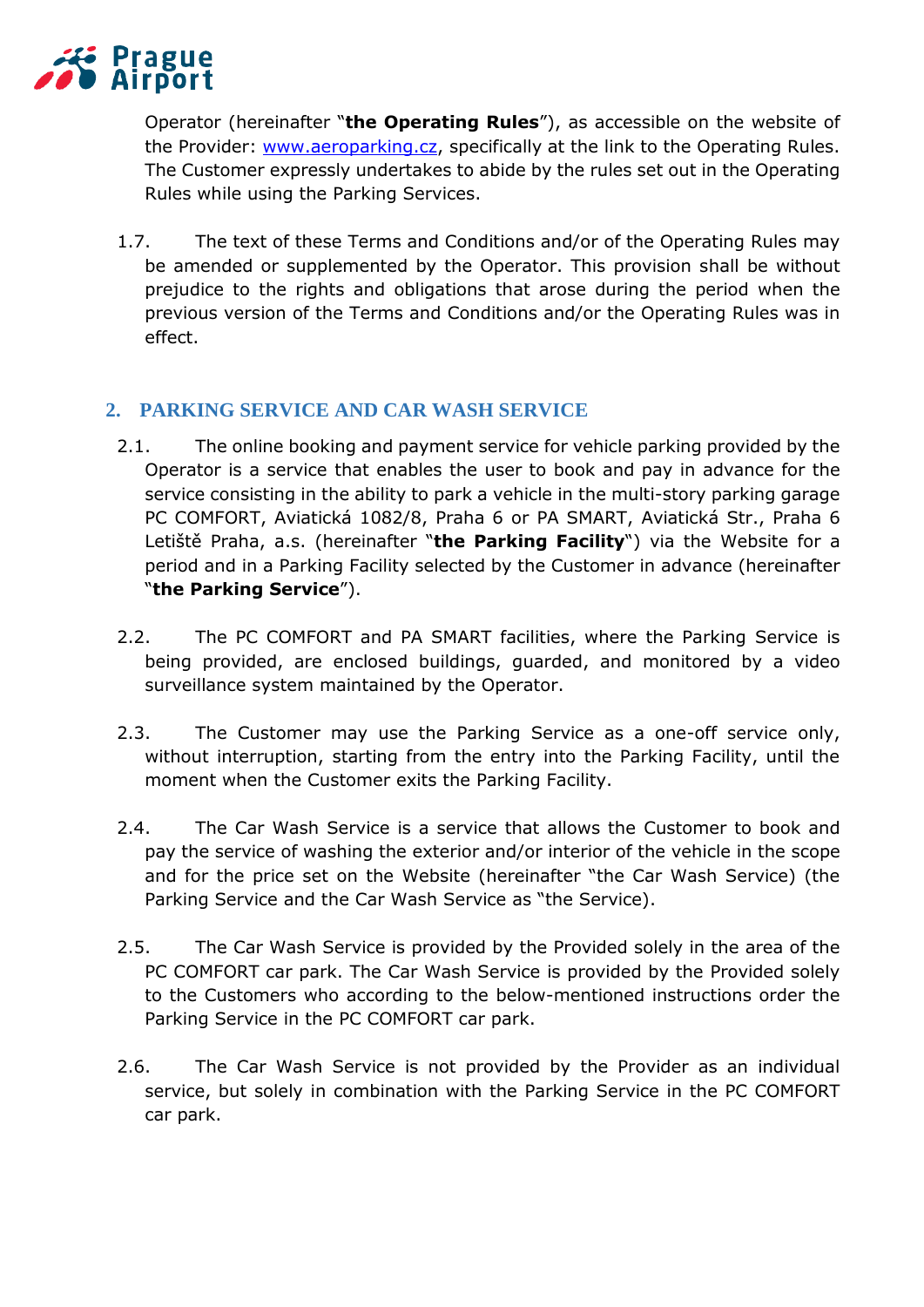

# **3. ORDERING THE PARKING SERVICE AND CAR WASH**

- 3.1. The Customer shall place his or her order for the Parking Service by filling in the designated order form on the Website, stating, in particular, with the starting and ending dates and times between which they wish to use the Parking Service, stated in whole hours (hereinafter "**Parking Duration**"). The order for the Car Wash Service shall be placed via the designated order form on the Website, selecting the type and scope of the Car Wash Service. The Customer acknowledges that the Car Wash Service will be provided before the Customer's vehicle is parked at the parking spot. (The order of the Parking Service and the Car Wash Service hereinafter as "**the Order**").
- 3.2. The Parking Duration may not start earlier than 2 hours from the moment when the Order is sent to the Operator to be processed.
- 3.3. When providing his or her contact details, the Customer is obliged to enter an e-mail address that will remain valid from the moment the Order is placed until the moment when the Customer stops using the Parking Service. In particular, the Customer is obliged to ensure his or her e-mail settings allow for incoming electronic mail which makes it possible for messages sent from the Operator to be delivered (hereinafter "**the Customer's e-mail address**").
- 3.4. The Customer shall send a completed Order stating the Customer´s name, surname and the Customer's e-mail address (hereinafter "**the Contact Details**") via the Web Interface in order to be processed by the Operator.
- 3.5. The Agreement between the Customer and Operator for the provision of the Parking Service, and, should the Customer select this option, the Car Wash Service, under these Terms and Conditions (hereinafter "**the Agreement**") shall be concluded when the Customer pays the Price via the Web Interface.
- 3.6. From the moment the Agreement is executed, the Customer becomes entitled to be assigned a parking sport pursuant to the Agreement. From the moment the Agreement is executed, the Customer becomes entitled to receive the Car Wash Service pursuant to the Agreement, should such Service be a part of the Order.

## **4. THE PRICE OF THE PARKING SERVICE**

4.1. The Price of the Parking Service shall be stipulated based on the Parking Duration required by the Customer. The Customer will see the final price of the Parking service on the Website prior to the payment, i.e. prior to the conclusion of the Agreement. The price of the Car Wash Service shall be stipulated based on the scope requested by the Customer pursuant to the Operator's price list in force on the date when the Customer placed the Order, as published at www.prg.aero (hereinafter "**the Pricelist**").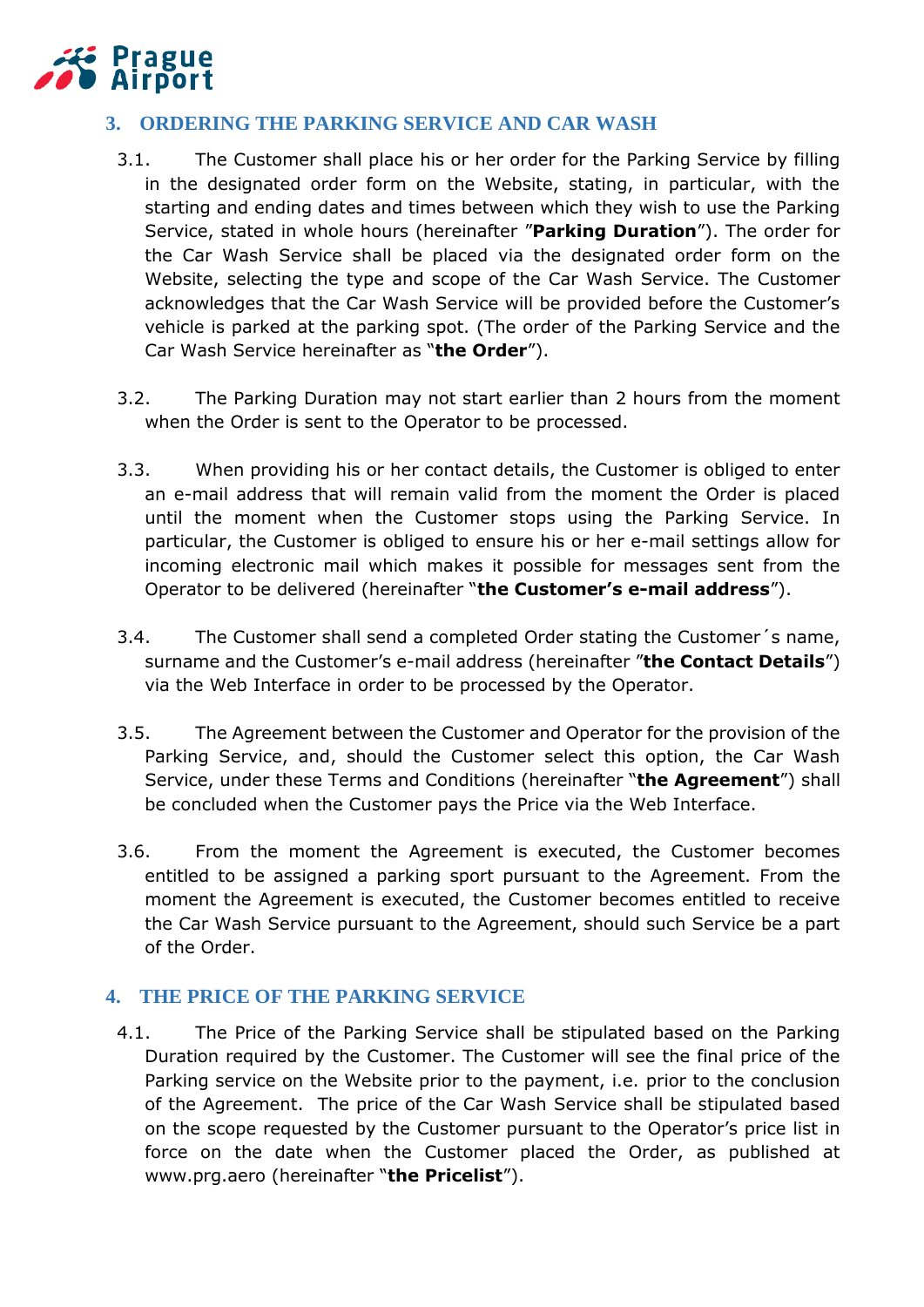

- 4.2. The Operator reserves the right to amend or supplement the Pricelist at any time. The Price shall always be stipulated according to the Pricelist currently in force, as posted on the Website.
- 4.3. The order form includes an application designed to accept payment of the Price for the Parking Service as well as for the Car Wash Service. The application displays the Price of the Parking Service calculated based on the data entered by the Customer pursuant to Art. 4.1. of the Terms and Conditions. Should the Customer select the option of the Car Wash Service, the application shows the total price for the Parking Service and the Car Wash Service based on the data entered by the Customer pursuant to Art. 4.1. of the Terms and Conditions (hereinafter "**the Price**").
- 4.4. If the Customer is the holder of a special click-through code generated by the Operator for special sales promotion purposes (hereinafter the "**Clickthrough**"), he or she can sign up to order the Parking Service or the Car Wash Service by accessing it. The final price of the Parking Service or the Car Wash Service shall be subsequently stipulated based on the Operator's applicable price list that is relevant for the given type of Click-through and displayed to the Customer on the Website prior to the payment, i.e. prior to the conclusion of the Agreement.
- 4.5. The Price must be paid exclusively by a payment card using the payment gateway displayed to the Customer right after completing their Order on the Website (hereinafter "**the Payment Gateway**").
- 4.6. The Seller shall issue a document for taxation purposes an invoice for the payment of the Price pursuant to the Agreement. The Operator is a registered VAT payer. The Operator shall issue the document for taxation purposes – the invoice shall be sent to the Customer after the payment of the Price in electronic format to the Customer's e-mail address.

#### **5. CONCLUSION OF THE AGREEMENT**

- 5.1. Before sending the Order to the Operator, the Customer may check and amend the information he or she entered into the Order, allowing the Customer to detect and correct any mistakes made while entering the information into the Order.
- 5.2. The Customer shall send the Order to the Operator by clicking on the button "ZAPLATIT" ("PAY"). The Operator considers the information given in the order to be correct.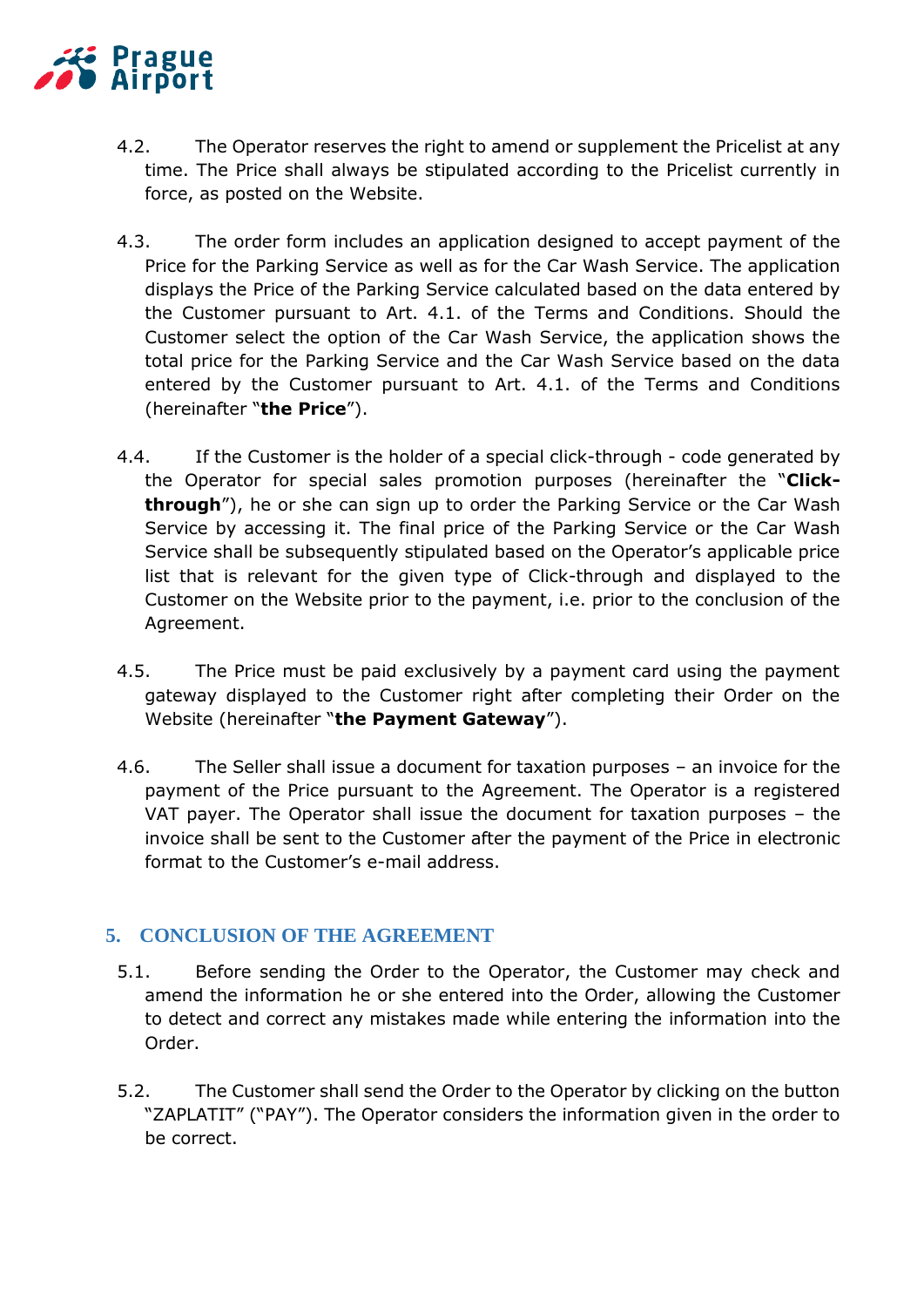

- 5.3. The contractual relationship between the Operator and the Customer comes into effect upon the Customer's payment of the Price via the Web Interface. After the conclusion of the Agreement, the Operator shall send an e-mail confirmation of the Order to the Customer to the Customer's email address.
- 5.4. The Customer agrees with the use of distance communication during the conclusion of the Agreement. The costs incurred by the Customer while using distance communication in connection with the conclusion of the Agreement (costs of an internet connection) shall be borne solely by the Customer, these costs being charged at the basic rate.

# **6. CODE NUMBER**

6.1. Immediately after the provider of the Payment Gateway service confirms the payment of the Price, a confirmation with a code number shall be displayed to the Customer on the Website.

6.2. The confirmation with the code number can be printed out from the Website anytime in the section entitled Manage my booking after entering the Customer's Order number (received by the Customer in the e-mail confirmation of the Order), postal code and e-mail address that the Customer had entered when placing the Order.

6.3. The code number is transferable and the person who concluded the Agreement may pass it on for use by a third party. Such third party shall be subject to the same rights and obligations as the person who concluded the Agreement, if they wish to use the Parking Service.

## **7. E-MAIL CONFIRMATION OF THE ORDER**

- 7.1. An e-mail confirmation of the Order shall also be sent to the e-mail address of the Customer immediately after the provider of the Payment Gateway service confirms to the Operator that the Price had been paid in full.
- 7.2. The e-mail confirmation of the Order represents a simplified document for taxation purposes containing the name and surname of the Customer, the Order number, the number of the document for taxation purposes, the selected Parking Facility, the required date and time of the entry into and exit from the Parking Facility, the Price including VAT, the means of identification of the Order and the access code (hereinafter "**the E-mail confirmation of the Order**"). Should the Customer order the Car Wash Service as well, the Order will contain the specification for this service and its Price including VAT.
- 7.3. Should the Customer find out, after the conclusion of the Agreement, that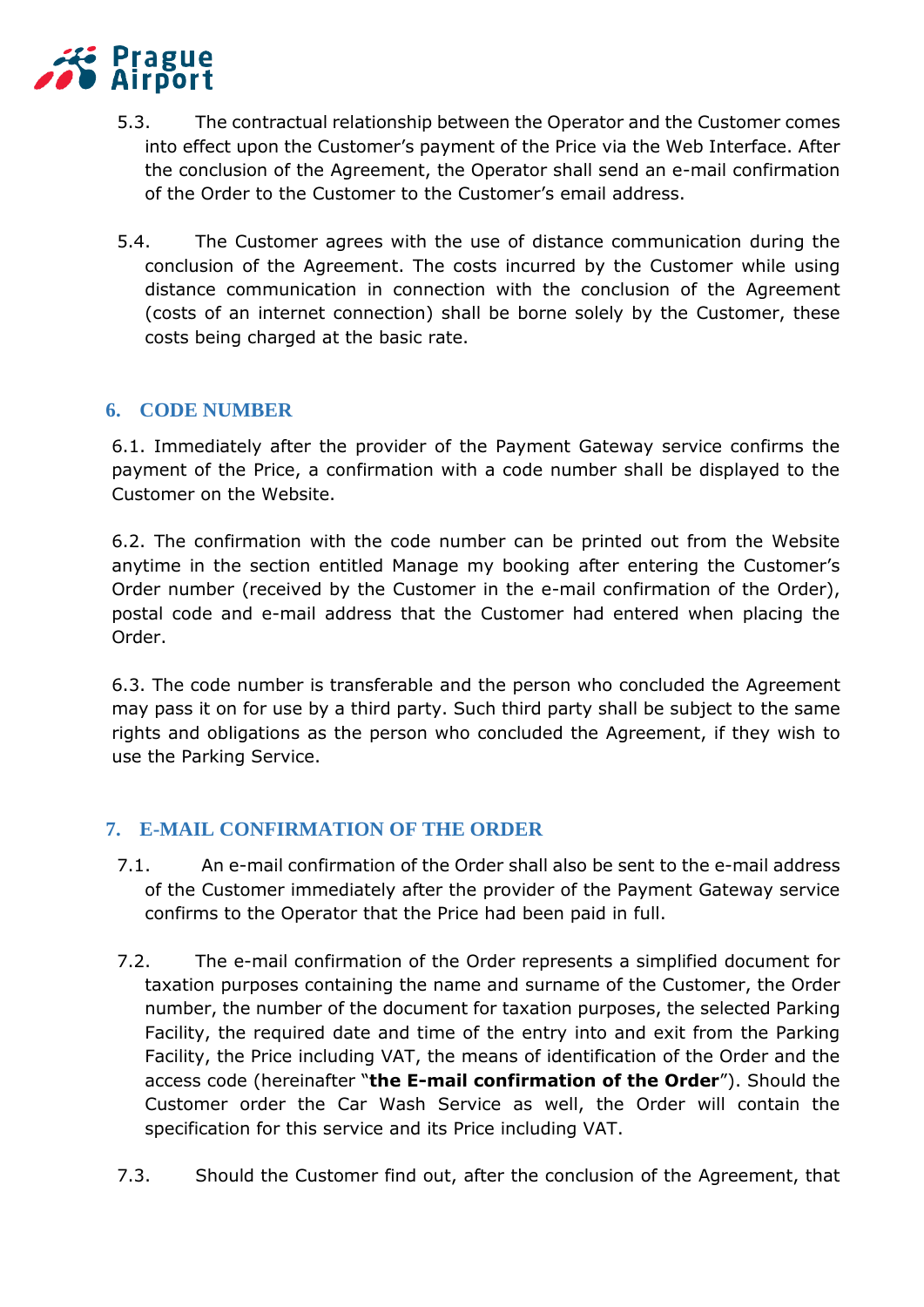

the Order contains erroneous data, they are obliged to inform the Operator about this fact without delay by e-mail sent to parking@prg.aero. In the e-mail, the Customer is obliged to state which data in the Order is erroneous, and to re-state it correctly. The Operator is not obliged to ensure any changes made to the Order, particularly including the starting and ending dates and times for the use of the Parking Service, due to possible unavailability of free Parking Services that occurred during the period when the Order contained false information. If the Provider is not able to change the Order due to unavailability of the Parking Service based on the previous sentence, the Provider shall expressly inform the Customer about his or her right to withdraw from the Agreement based on Article 11, or 12, as the case may be, of these Terms and Conditions.

## **8. THE CAR WASH SERVICE CONDITIONS**

- 8.1. The Operator accepts the vehicle for the provision of the Car Wash Service based on a handover certificate which shall contain detailed information about the vehicle, state of the vehicle and description of any damages to the vehicle. The handover certificate may contain photographic documentation, made by an authorized employee of the Operator, documenting the state of the vehicle at the time of its handover. The Customer and the Operator confirm the accuracy of the information stated in the handover certificate with their signatures. The Customer is obliged provide the Operator with any other information necessary for the provision of the Car Wash Service. The Customer provides the Operator with his or her signature of the handover certificate, car keys and vehicle documentation.
- 8.2. The Provider undertakes to perform the Car Wash Service with due and professional care. After the performance of the service, the Provider parks the vehicle on an assigned parking spot and places the car keys on the assigned and sufficiently secured spot.
- 8.3. The Customer will take over the vehicle after the provision the Car Wash Service, or after the expiration of the Parking Period, from an authorized employee of the Operator. The return of the vehicle to the Customer occurs at the moment of handing over the car keys back to the Customer and signing the handover certificate, where the Customer confirms that the vehicle was handed back to him or her without any defects and damage caused by the Operator. Upon receipt of the vehicle, the Customer is obliged to carefully inspect the vehicle, and to resolve any deficiencies or possible damage to the vehicle immediately on the spot with an authorized employee of the Operator. Subsequent claims will not be taken into account. A written record will be made between the Customer and the Operator about the claims made by the Customer on the spot at the time of taking over the car.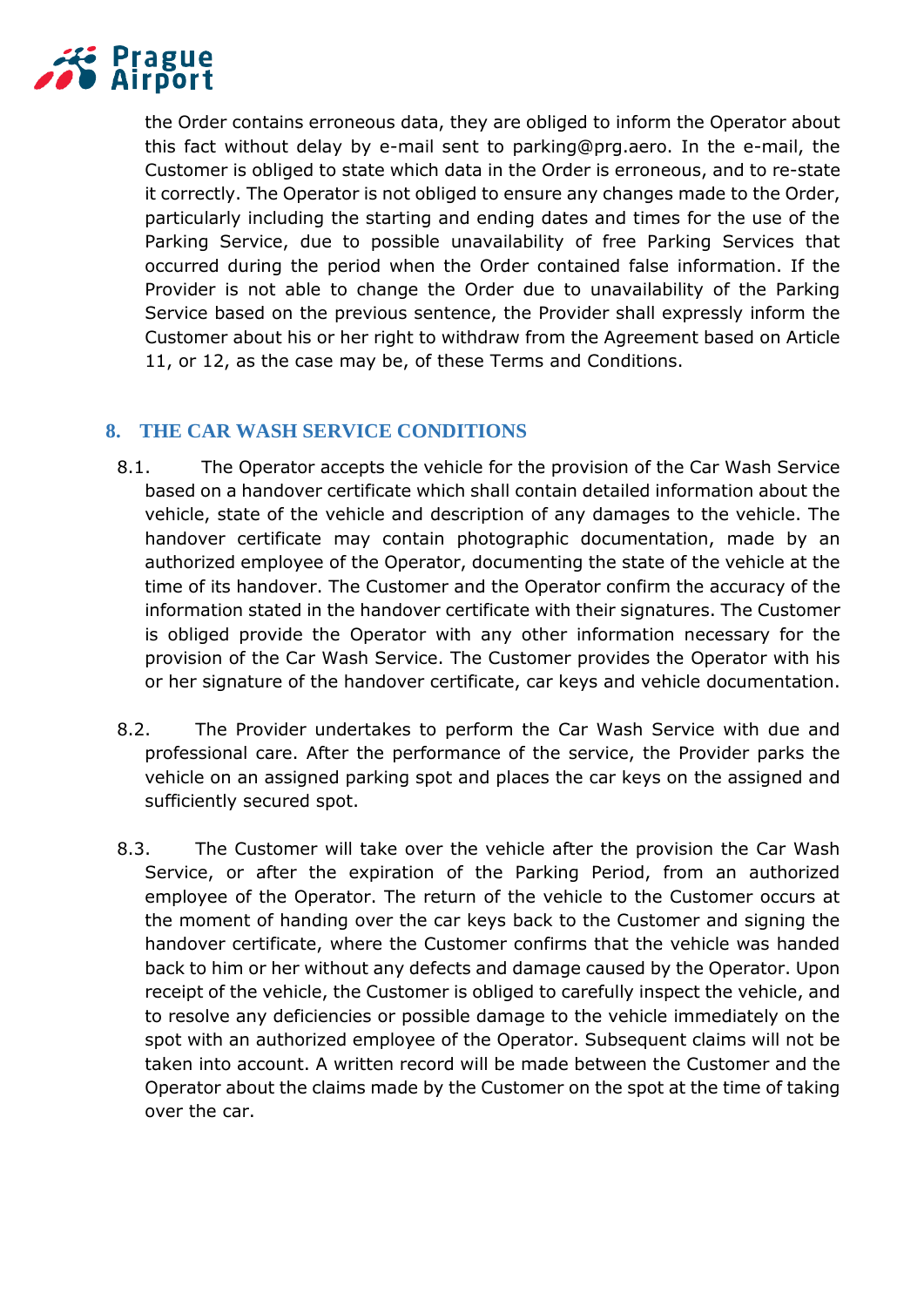

# **9. PERSONAL DATA PROTECTION**

- 9.1. The Operator, as the personal data controller, undertakes to follow these Terms and Conditions when fulfilling their obligations, which entail the processing of the Customer's personal data (hereinafter the "Personal Data"), in compliance with Regulation (EU) 2016/679 of the European Parliament and of the Council of 27th April 2016 on the protection of natural persons with regard to the processing of personal data and on the free movement of such data, and repealing Directive 95/46/EC (General Data Protection Regulation) (hereinafter "the Regulation"), as well as in compliance with any legislation passed in order to implement or amend this Regulation.
- 9.2. The Operator shall conduct the processing of the personal data exclusively in order to meet these Terms and Conditions and the related provision of Parking Services.
- 9.3. The Operator undertakes to process personal data in a manner that ensures appropriate security of the personal data, including protection against unauthorized or unlawful access to this personal data through the use of appropriate technical or organizational measures.
- 9.4. The Operator undertakes to accept and continually adhere to and monitor those measures necessary: to ensure the protection of personal data, in particular their protection against unauthorized or incidental access to the personal data, against their alteration, destruction or loss, against their unauthorized transfer, against any other unauthorized processing of such data, as well as any other misuse of personal data.
- 9.5. The Operator must not combine or store the personal data processed based on these Terms and Conditions with any other personal data acquired or processed for any other purpose.
- 9.6. The Operator is obliged to respect the Customer´s right to the protection of their private and personal lives and to protection against unauthorized interference with the private and personal lives of the Customer.
- 9.7. The Operator undertakes to ensure that its personnel or other persons processing the Customer's personal data keep such personal data confidential even after the termination of their employment relationship or any other relationship based on which they processed such personal data.

## **10. INFORMATION ON PROCESSING OF PERSONAL DATA**

10.1. The Operator hereby informs the Customer, who is a data subject, in compliance with Art. 13 of the Regulation regarding the processing of their personal data that: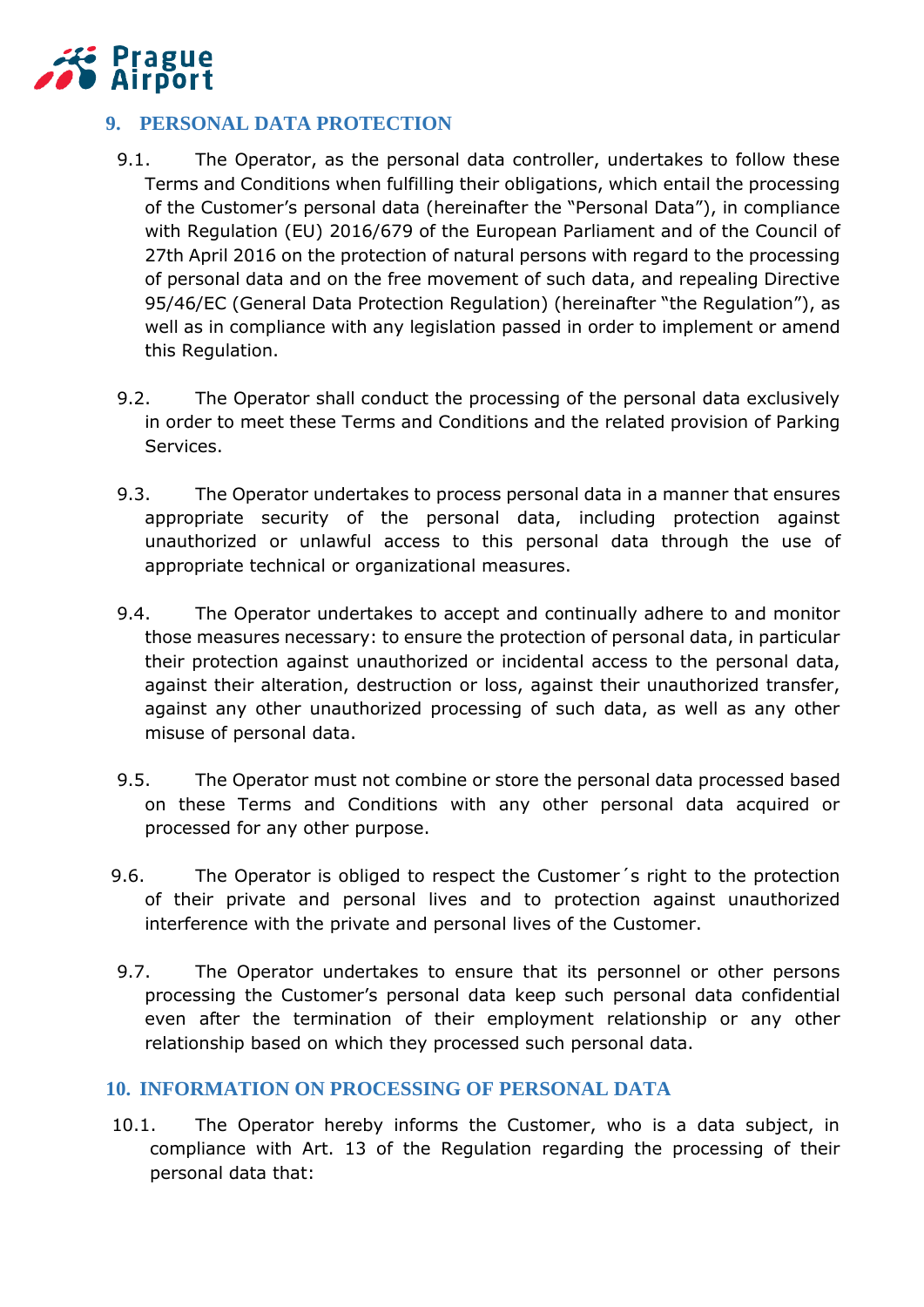

- 10.2. Personal data is acquired directly from the Customer upon the ordering of Parking Services from the Operator. The Operator undertakes to process accurate personal data only for the following purposes:
- 10.3. Performance of the agreement (agreement on the provision of services) [pursuant to Article 6 (1) b) of the GDPR] and its further performance, including the handling of any claims made by the Customer arising from faulty performance. It is also necessary to process the Customer's personal data in order to meet any legal obligations applicable to the Operator. The Operator is obliged to meet legal obligations ensuing from legal regulations governing the rights and obligations related to consumer protection and bookkeeping. The grounds for the disclosure of personal data by the Customer to the Operator consist of the identification of the contacting parties necessary for the conclusion and performance of the contract (contractual requirement), which would not be otherwise possible without the disclosure of this data. The failure to disclose such personal data by the Customer may result in the Operator's nonperformance or suspension of the performance.
- 10.4. The sending of commercial communications (direct marketing) [pursuant to Art.  $6$  (1) f), points 47 and 70 and Art.  $6$  (1) f) of the GDPR]. In such a case of processing personal data, the Operator has a legitimate interest in the promotion of the services it is providing. The reason for the disclosure of personal data by the Customer to the Operator is the Customer´s interest in receiving commercial communications, which would not be possible without the disclosure of such personal data.
- 10.5. The Operator undertakes not to process personal data in any manner contradicting the above purposes.
- 10.6. The Operator undertakes to process personal data only to the extent necessary in connection with the above purposes for which they are being processed. The extent of personal data is as follows:
- Name and surname
- e-mail address
- Postal code
- Vehicle registration number
- 10.7. The Operator undertakes to process the personal data to perform the contract for a period of 5 years from the day when the personal data was received from the Customer. The Operator is obliged to retain the personal data in compliance with generally applicable legal regulations, specifically pursuant to Act No. 235/2004 Sb., on Value Added Tax. After this period expires, the Operator is obliged to dispose of the personal data.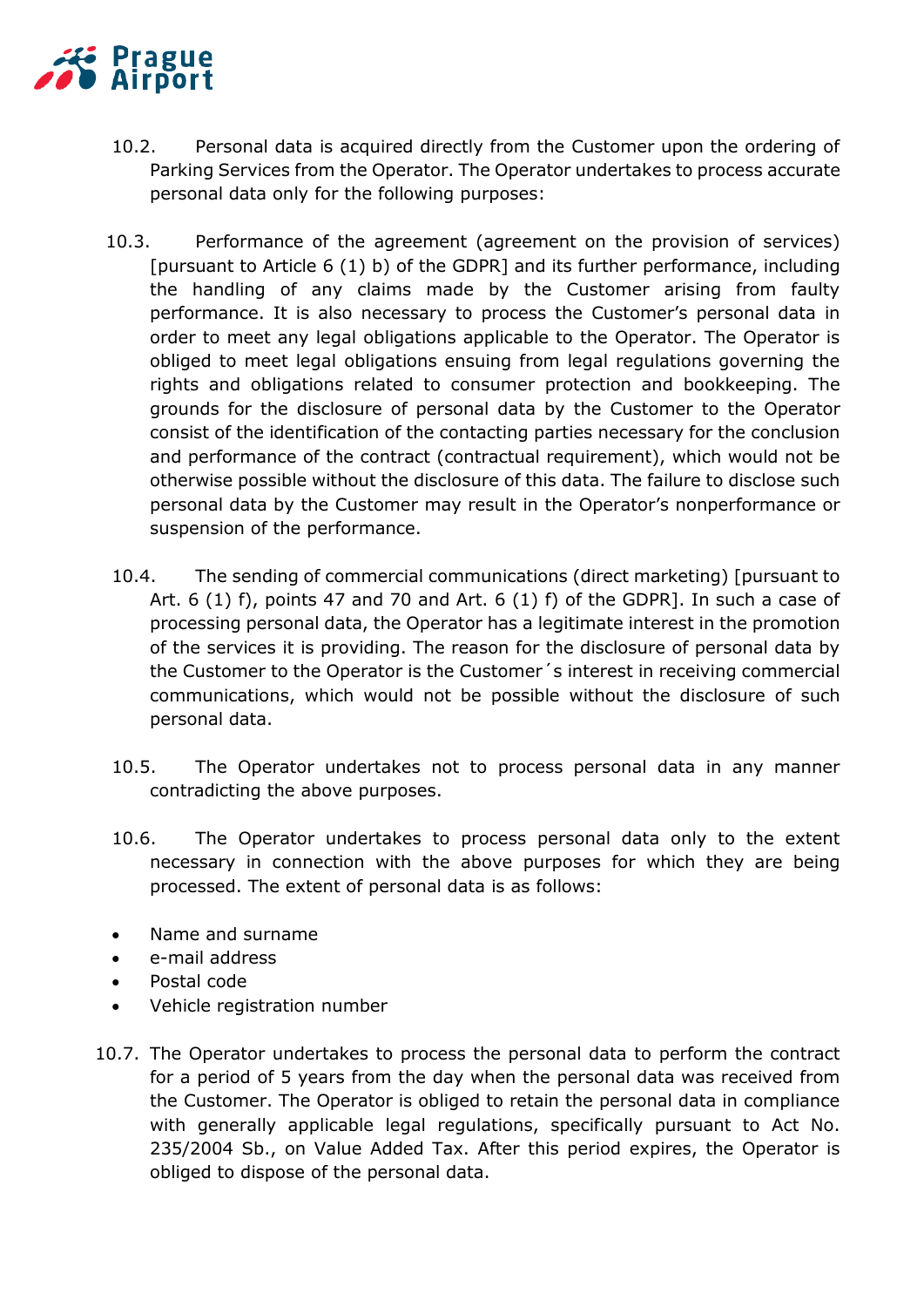# **Prague** Airport

- 10.8. The Operator undertakes to process the personal data to send commercial communications (direct marketing) for a period of 3 years from the day when the personal data was received from the Customer. After this period expires, the Operator is obliged to dispose of the personal data.
- 10.9. Pursuant to Article 21 (70) of the GDPR, the Operator expressly points out to the Customer that as far as the personal data being processed to send commercial communications (direct marketing) is concerned, the Customer is entitled to raise an objection to this processing of personal data at any time free of charge (including profiling, if it is related to this direct marketing), to the extent to which this processing is connected to direct marketing, regardless of whether this processing is initial or subsequent. If the Customer raises an objection to the processing of personal data to send commercial communications (direct marketing), the Operator hereby undertakes to no longer process the personal data for these purposes.
- 10.10. The Operator hereby represents that the personal data shall only be disclosed to the respective personnel of the Operator who is obliged to observe the confidentiality of this data as well as obliged to observe all security measures which would prevent putting the security of such personal data at risk if disclosed.
- 10.11. The Operator represents that the personal data e-mail address for the purposes of commercial communication (direct marketing) shall be disclosed to UAB "MailerLite", with its registered seat at Paupio str. 46, Vilnius, Lithuania, identification number 302942057 (hereinafter as "the Processor", because this company provides the distribution of commercial communications on behalf of the Operator. The obligation to observe the confidentiality of the personal data also applies to the respective personnel of the processor.
- 10.12. The Operator also represents that it shall not hand over the personal data to any other third country or any international organization.
- 10.13. During the processing of the Customer's personal data, no automatic decision-making shall take place pursuant to Art. 22 of the GDPR.
- 10.14. The Operator hereby draws the Customer´s attention to the fact that data profiling is going to be conducted (a form of automatic processing of the Customer´s personal data consisting in the use of personal data to evaluate certain personal aspects pertaining to the Customer, in particular analyses or estimates regarding personal preferences and interests). The Operator uses profiling only to personalize the selection of services sent to the Customer (targeted advertising). If the Customer raises any objection against profiling, the Operator undertakes to refrain from conducting profiling in relation to the Customer.
- 10.15. The Operator is hereby informing the Customer of the Customer´s rights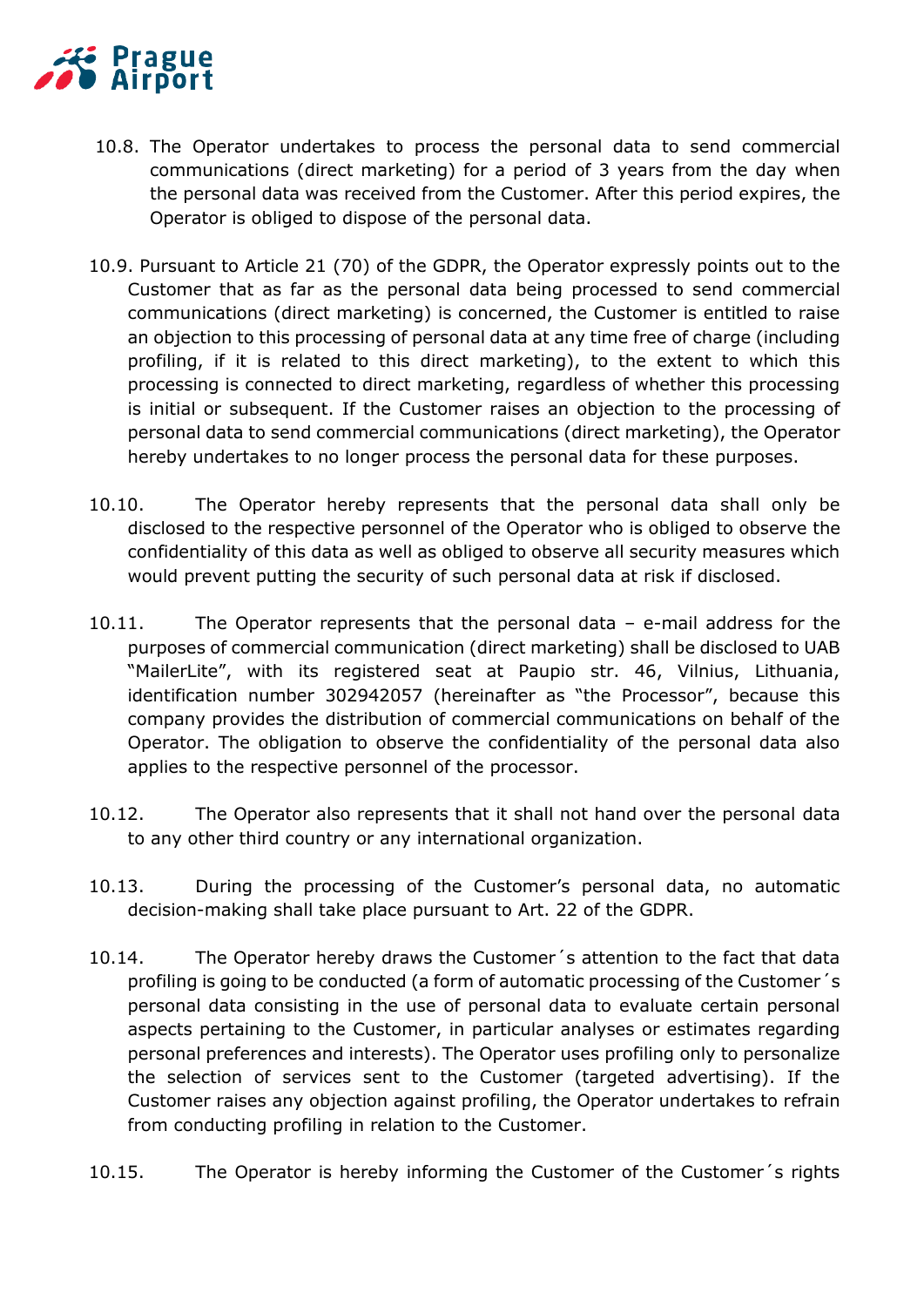

ensuing from the GDPR, in particular of the following:

- right of access to personal data (the data subject has the right to obtain from the Controller confirmation as to whether or not the personal data concerning him or her are being processed pursuant to Article 15 of GDPR);
- right of rectification (the data subject has the right to obtain from the Controller without undue delay the rectification of inaccurate personal data concerning him or her and the right to have incomplete personal data completed under Article 16 of GDPR);
- right to erasure (the data subject has the right to obtain from the Controller the erasure of personal data concerning him or her without undue delay where one of the grounds specified in Article 17 of GDPR applies);
- right to restriction of processing (the data subject has the right to obtain from the Controller restriction of processing in the cases laid down in Article 18 of GDPR), in cases set out in Art. 18 of the GDPR)
- the right to data portability (the Customer is entitled to obtain the personal data pertaining to them and disclosed to the Operator in a structured, commonly used and machine-readable format, and they also have the right to hand this data over to another processor, without this being prevented by the Operator to whom this personal data has been provided, in those cases stipulated in Art. 20 of the GDPR); the Customer may only exercise the right to portability of data in connection with processing the personal data for the performance of the contract pursuant to Art. 20 of the GDPR.
- right to object (the data subject has the reason to object, on ground relating to his or her particular situation, at any time to processing of personal data concerning him or her which is based on point (e) or (f) of Article 6(1), including profiling based on these provisions under Article 21 of GDPR);
- right not to be subject to any decision based solely on automated processing (the data subject has the right not to be subject to any decision based solely on automated processing, including profiling, which produces legal effects concerning him or her or similarly significantly affects him or her under Article 22 of GDPR);
- right to lodge a complaint with a supervisory authority, which is the Office for the Protection of Personal Data, registered seat at Pplk. Sochora 727/27, Post Code 170 00, Praha 7.
- 10.16. The Controller gives the Customer contact the data protection officer under Article 30(1)(a) of GDPR. All your inquiries, suggestions or other submissions relating to the processing of your personal data may be addressed to the data protection officer – Luboš Řádek, email address: [dpo@prg.aero.cz](file:///C:/Users/konsela/Documents/dpo@prg.aero.cz)

## **11. THE LAWFUL RIGHT TO WITHDRAW FROM THE AGREEMENT**

11.1. Pursuant to the provisions of Section 1829 (1) of the Civil Code, the Customer is entitled to withdraw from a concluded agreement within fourteen (14) days of the conclusion of the Agreement. The notice of withdrawal from the Agreement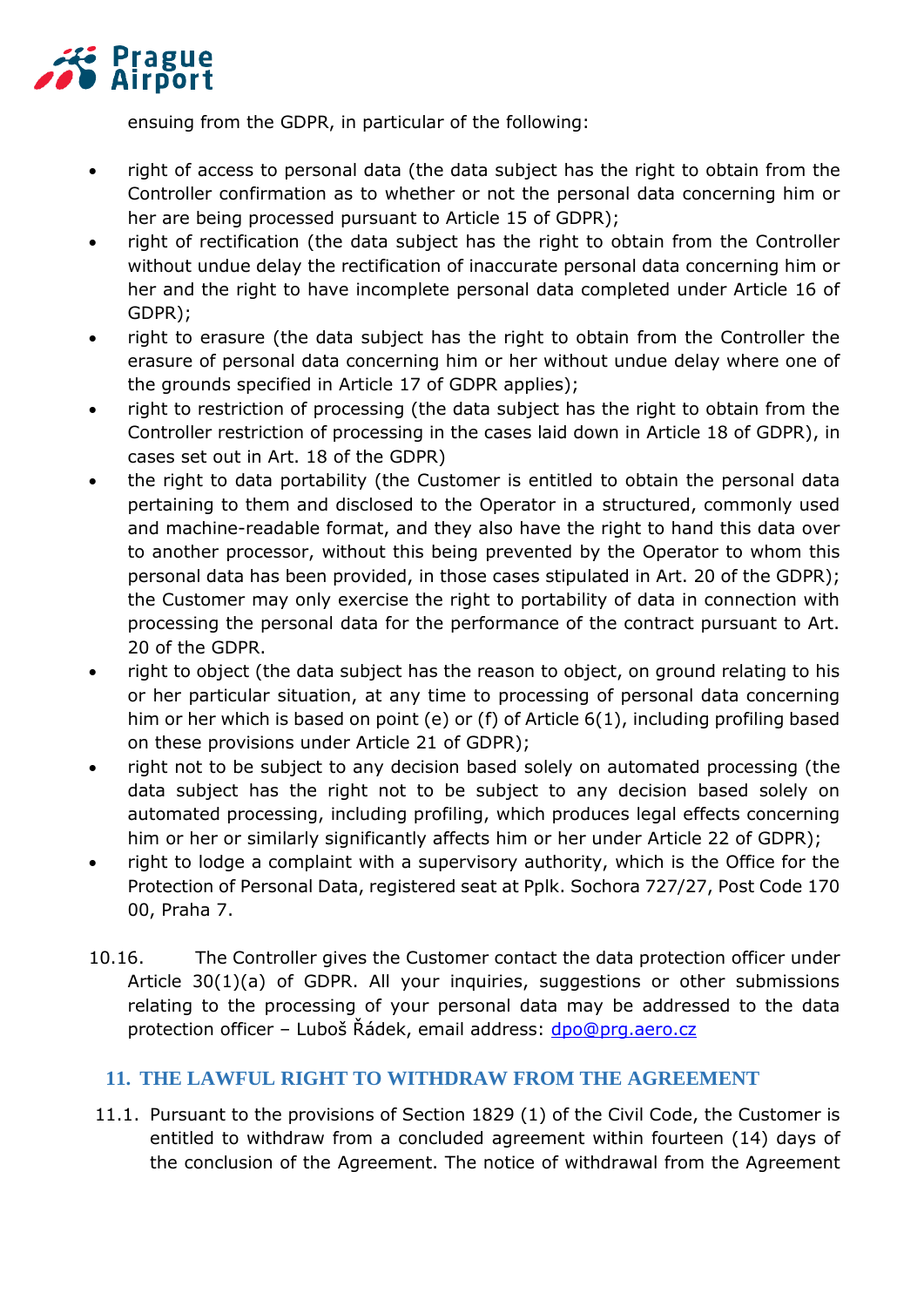

must be sent by the Customer to the Operator within fourteen (14) days of the conclusion of the Agreement. To withdraw from the Agreement, the Customer may use the sample form provided by the Operator, which is Annex No. 1 to the Terms and Conditions. The Customer may also send the notice of withdrawal from the Agreement to the Operator's address of the place of business or to the Operator's e-mail address at [parking@prg.aero.](mailto:parking@prg.aero)

- 11.2. If the Agreement is withdrawn from based on Art. 10.1 of these Terms and Conditions, the Agreement is annulled from the outset.
- 11.3. If, pursuant to Art. 10.1 of these Terms and Conditions, the Customer withdraws from the Agreement, and in the event that the Operator had already begun performing the Agreement based on the express request of the Customer before the expiry of the period for withdrawal from the Agreement, the Customer shall pay to the Operator a proportionate part of the stipulated Price for the performance provided until the moment of the withdrawal from the Agreement.
- 11.4. In case of withdrawal from the Agreement pursuant to Art. 10.1 of these Terms and Conditions, the Operator shall refund the Price it had received from the Customer within fourteen (14) days of the Customer's withdrawal from the Agreement to the account corresponding to the payment card used for the payment of the Price. The Operator is also entitled to refund the Price differently if the Customer so agrees and if no further costs are incurred by the Customer.
- 11.5. Anytime until the moment when the Customer begins using the Parking Service, the Operator is entitled to withdraw from the Agreement. In such a case, the Operator shall refund the Price to the Customer without undue delay, by wire transfer to the account stipulated by the Customer.
- 11.6. In accordance with Section 1823 of the Civil Code, the Customer hereby expressly asks the Operator and consents that if the commencement and further provision of the ordered Services happen during the withdrawal period, the Operator shall commence and continue the provision of the Services already within this period. With respect to this express request and consent, the Customer acknowledges that, in accordance with Section 1837(a) of the Civil Code, the Customer shall not have the right to withdraw from the Agreement in such an event. In accordance with the cited provision of §1837 (a) of the Civil Code, the Operator informs the Customer prior to the conclusion of the Contract that in cases under this paragraph 11.6, i.e. in cases where the Services have been performed with the express consent of the Customer prior to the expiration of the withdrawal period, the Customer cannot withdraw from the Contract.

#### **12. THE CONTRACTUAL RIGHT TO WITHDRAW FROM THE AGREEMENT**

12.1. Apart from the Customer´s right to withdraw from the Agreement pursuant to Art. 10.1 of these Terms and Conditions, the Operator grants the Customer the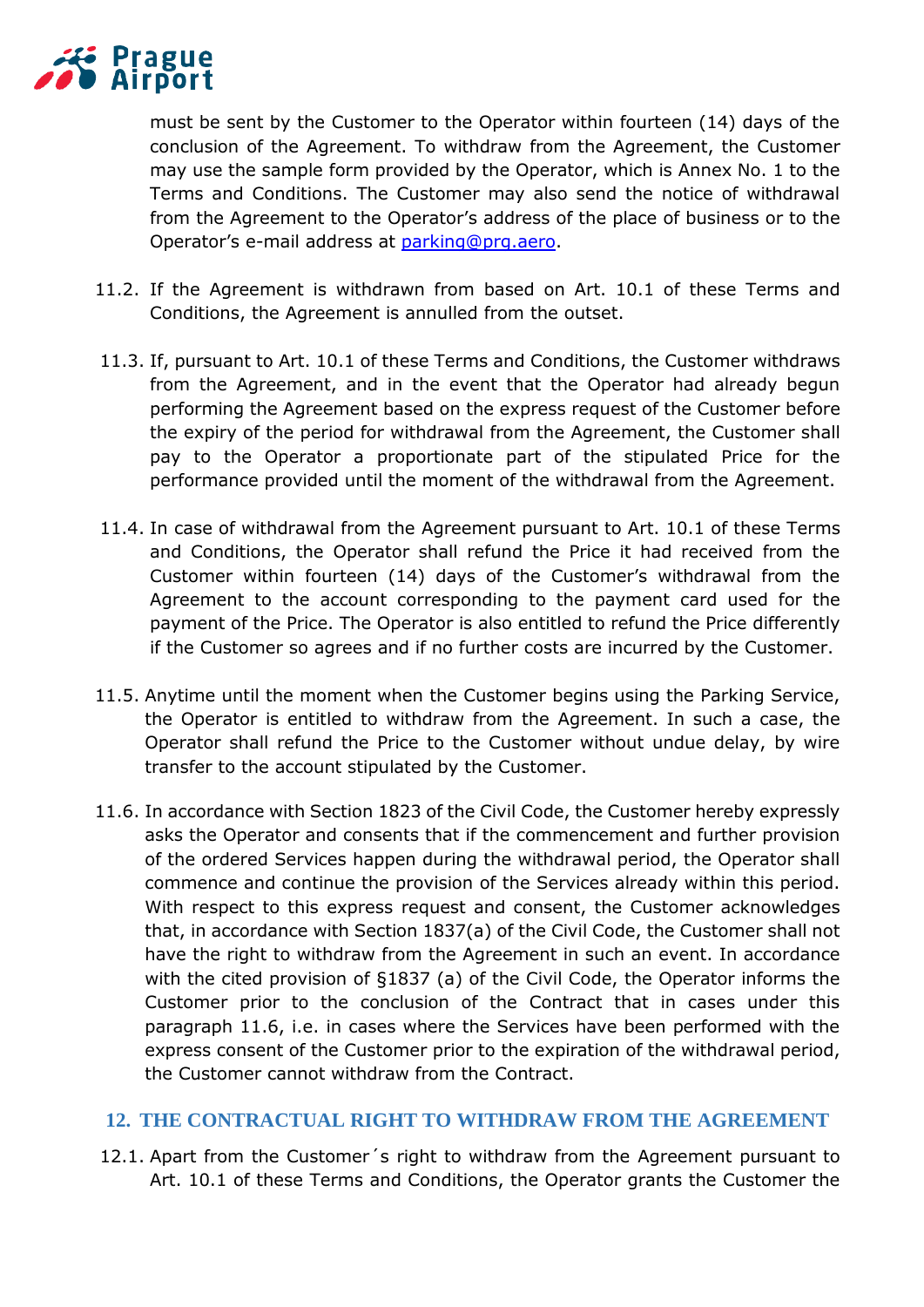

right to withdraw from the Agreement even after the expiry of the period set out in Art. 9.1 of these Terms and Conditions. However, withdrawal from the Agreement must be notified to the Operator no later than 24 hours before the start of the use of the Parking Service as set forth in the E-mail confirmation of the Order.

- 12.2. The Customer shall send the notice of withdrawal from the Agreement pursuant to Art. 11.1 of these Terms and Conditions together with their name, surname, contact address and Order number (assigned in the Electronic order confirmation) electronically to the following e-mail address: [parking@prg.aero](file:///C:/Users/konsela/Documents/parking@prg.aero)
- 12.3. If the Customer follows the procedure set out in Art. 12.2 of these Terms and Conditions when withdrawing from the Agreement, in particular, if he or she provides any required data to the Operator and if they send the notice of withdrawal to the stipulated address, the Operator shall refund to the Customer the paid Price, after subtracting a fixed fee of CZK 250 to cover the Operator's administrative costs incurred in relation to the processing and cancelling of the Order.
- 12.4. The Operator shall inform the Customer without undue delay by communication sent to their e-mail address about the fact that the Operator received timely and valid notice of withdrawal pursuant to Art. 11.1 of these Terms and Conditions.
- 12.5. If the price is less than CZK 250, the fixed fee for cancelling the Order shall be subtracted from the amount of the Price paid by the Customer. In such a case, the Customer is therefore not entitled to a refund of the Price, even though they had submitted a valid withdrawal from the Agreement pursuant to Art. 12.1 of these Terms and Conditions.
- 12.6. The Price shall always be refunded to the Customer to the account corresponding to the payment card used for the payment of the Price based on the Order.
- 12.7. The Operator shall refund the Price pursuant to Art. 10 of the Terms and Conditions within 30 calendar days from the day when the Operator received the notice of withdrawal from the Agreement pursuant to Art. 12.2 of these Terms and Conditions. If the Operator requires further necessary documents to settle the Customer´s requirement for withdrawal from the Agreement, the term of 30 calendar days shall commence on the day these documents are delivered to the Operator to the following e-mail address: [parking@prg.aero.](file:///C:/Users/konsela/Documents/parking@prg.aero)
- 12.8. For the avoidance of doubt, the Operator hereby expressly states that the Customer is not entitled to withdraw from the Agreement within the meaning of Art. 11 of these Terms and Conditions less than 24 hours before the start of the use of the Parking Service stipulated in the confirmation of the order.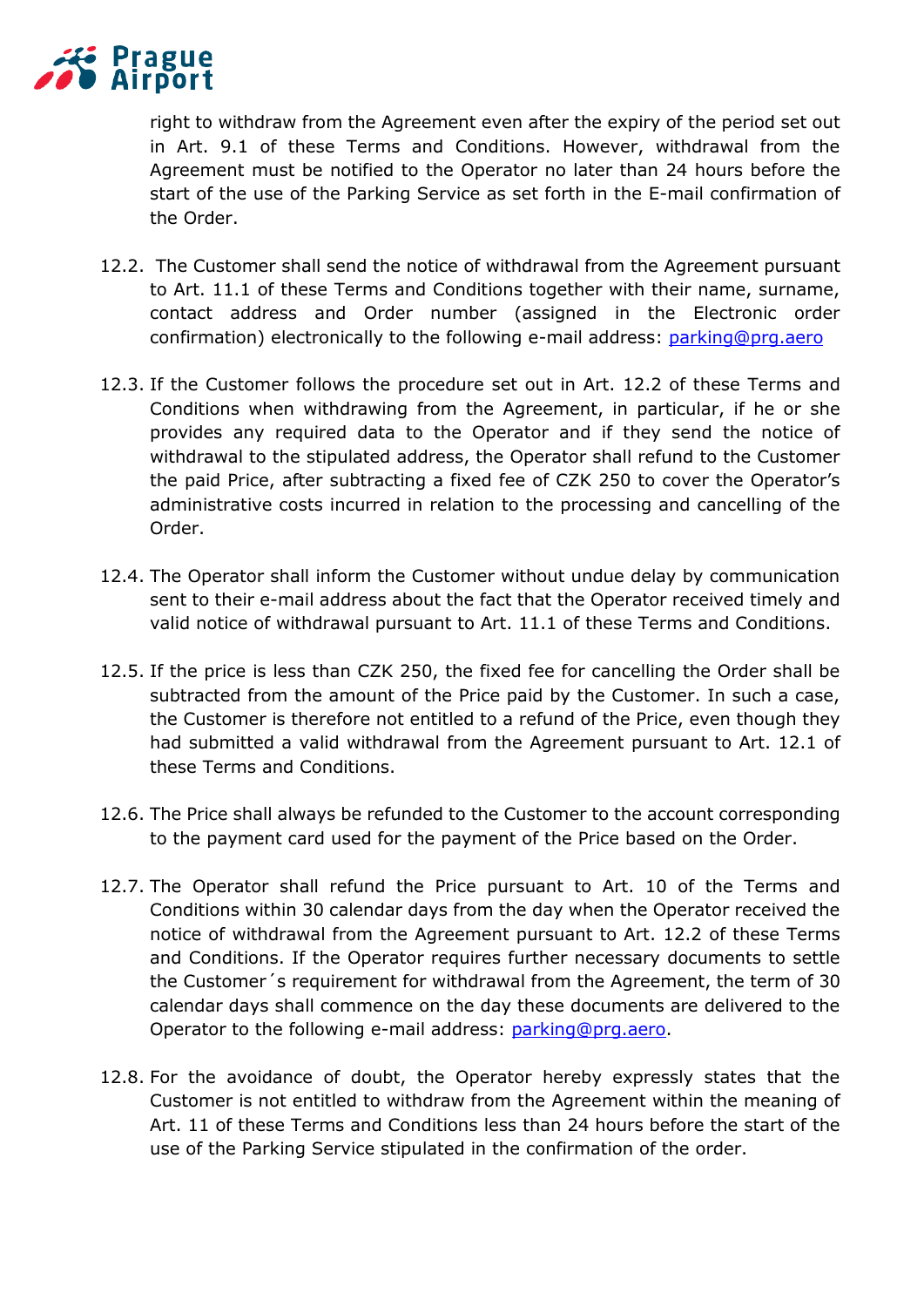

# **13. THE USE OF THE CODE NUMBER**

- 13.1. Upon their arrival at the Parking Facility, the Customer shall enter the code number on the PIN pad. After it is validated, the entrance parking equipment, or, if this is not functional, a member of the Operator´s personnel, shall issue a printed parking card to the Customer (hereinafter "**the Card**"), which shall be automatically coded for the ordered Parking Duration as stated in the Confirmation of the Order and which must be kept by the Customer in order to be able to leave the Parking Facility.
- 13.2. If the Customer ordered the Car Wash Service as well, he or she does not follow the instructions set in Art. 13.1, but puts his or her vehicle directly to the area labeled "Příjem vozidel" located on the ground floor of the PC COMFORT car park. Then, the instructions laid down in the E-mail confirmation of the Order are to be followed. To enter the building, the Customer uses the gate for rental cars labeled "RENTAL CAR RETURNS".
- 13.3. If the Operator has reasonable doubts as to the validity or authenticity of the code number, the Customer may not be allowed to enter the Parking Facility until the validity or authenticity of such code number is verified.
- 13.4. When leaving the Parking Facility, the Customer shall insert the Card into the reader of the parking equipment, or, in case this is not functional, present the Card to a member of the Operator's personnel. After the Card is verified, the Customer shall be allowed to leave the Parking Facility.
- 13.5. If the Customer leaves their vehicle in the Parking Facility for a period of time longer than the Parking Duration agreed to in the Agreement and stated in the Confirmation of the Order, he or she is obliged to pay the difference between the paid Price and the final statement issued based on the actual hours of the use of the Parking Service pursuant to the Pricelist. The Operator undertakes that the price per hour for the Parking Services provided shall not be higher than the hourly rate set in the Agreement.
- 13.6. The Customer shall not be allowed to leave the Parking Facility until the Difference is paid.
- 13.7. The Difference may be paid by credit card or in cash at any of the Operator's automatic check-out cashiers located in the Parking Facility.
- 13.8. If the Customer leaves the Parking Facility before using the entire paid Parking Duration for which the Parking Service was agreed, the code number and the Card shall no longer be valid. In such a case, the Customer shall not be allowed to enter the Parking Facility again in order to use the remaining Parking Duration, regardless of whether the Customer has used the entire agreed-to Parking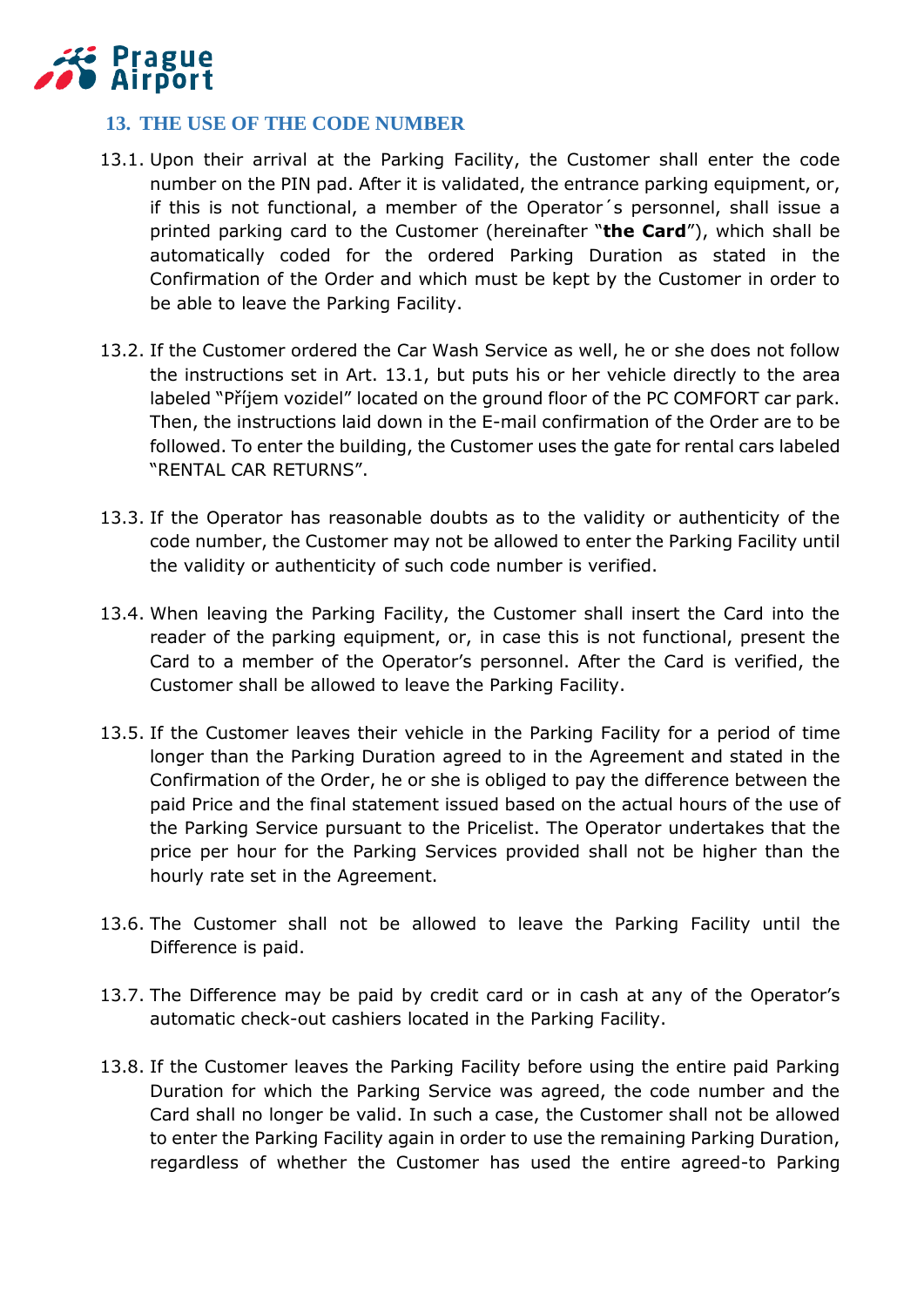

Duration. In this case, the Customer is not entitled to the statement and refund of the difference between the Price and the price which would otherwise correspond to the actually used Parking Duration.

- 13.9. If the Card is lost, stolen or damaged, the Operator shall charge the Customer a fixed administrative fee above the Price, according to the Pricelist.
- 13.10. If the Card is lost, stolen or damaged, the Customer is obliged to report this without delay to the Operator at the Parking Facility Control Room located in the building PC COMFORT (Aviatická 1082/8, Praha 6), or at the following phone number: 220 114 022.
- 13.11. The Operator shall not be held responsible for any misuse of the code number by a person other than the Customer.

#### **14. OTHER RIGHTS AND OBLIGATIONS OF THE CONTRACTING PARTIES**

- 14.1. The Operator is not bound by any codes of conduct towards the Customer within the meaning of Section 1826 (1) e) of the Civil Code.
- 14.2. Consumer (Customer) complaint management is ensured by the Operator at the following e-mail address: parking@prg.aero. The Operator shall send information about the handling of the complaint to the Customer's e-mail address.
- 14.3. The Operator is entitled to provide the Parking Service under a trade license. Trade inspections are conducted under the authority of the competent Trade Office. The inspections related to the protection of personal data are conducted by the Office for Personal Data Protection. The Czech Trade Inspectorate is, within a limited scope and inter alia, the supervisor of compliance with Act. No. 634/1992 Sb., on Consumer Protection, as amended.
- 14.4. The Customer hereby assumes the risk of changes of circumstances within the meaning of Section 1765 (2) of the Civil Code.
- 14.5. The Operator is entitled to refuse any Order for the Parking Service and not to enter into an Agreement with the Customer, in particular if the Parking Facility is full during the requested time period.
- 14.6. If no parking space is made available for the Customer within 30 minutes of the agreed-to start of the Parking Duration due to an unexpected breakdown in the electronic system, another technical problem on the part of the Operator, an administrative error made by the Operator or a situation that has arisen due to exceptional circumstances, the Customer shall be entitled to withdraw from the Agreement and require the refund of the Price or the provision of alternative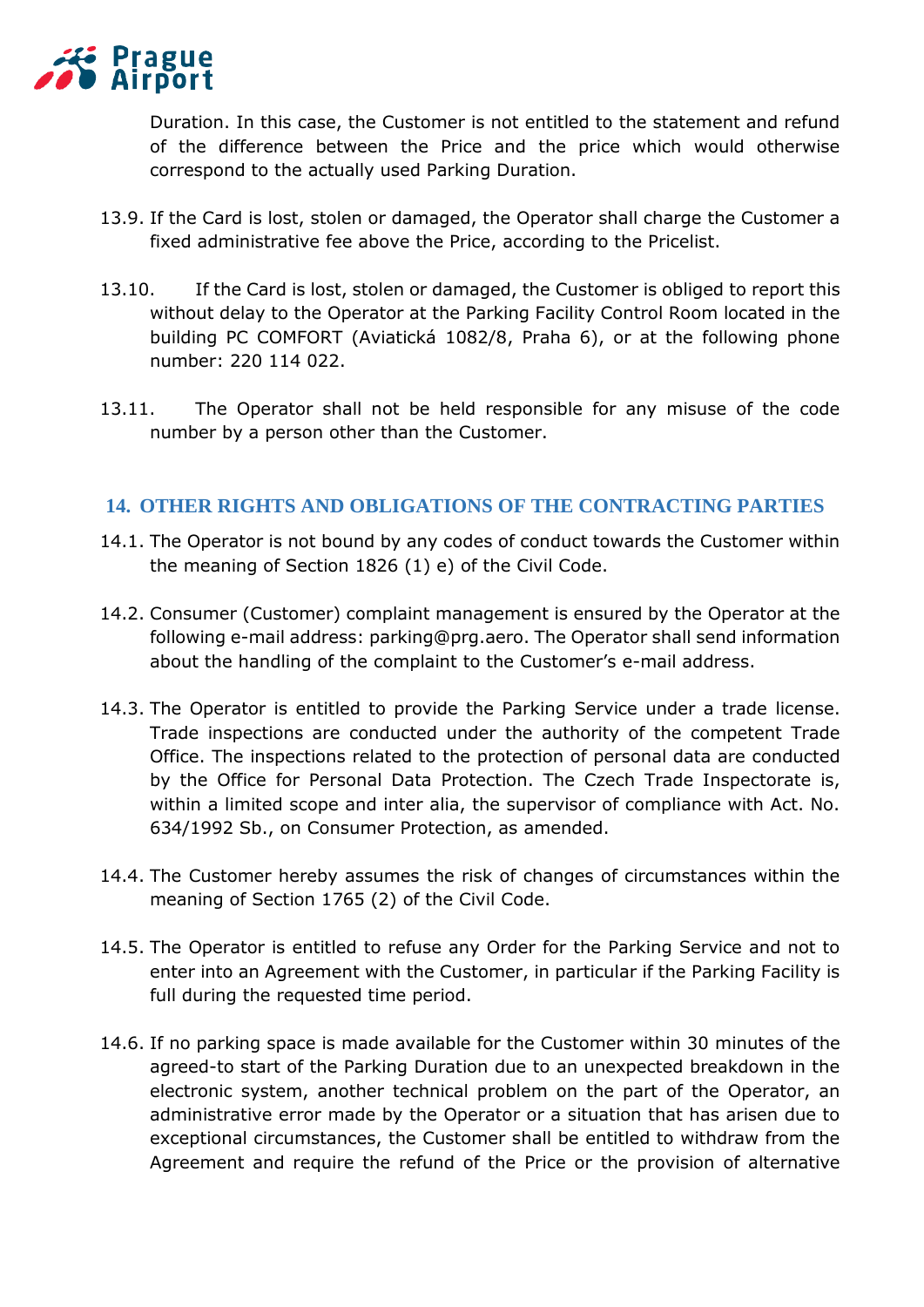

performance, i.e. Parking Services at the time of the Customer´s choice, if the Operator has spare capacity available at such time. Parking services thus provided shall not exceed the length of the period of the Parking Service pursuant to the original Agreement.

- 14.7. The Customer is obliged to claim the refund of the Price pursuant to art. 13.6 of these Terms and Conditions at the Operator´s Parking Facility Control Room in the building PC COMFORT (Aviatická 1082/8, Praha 6) or at the following phone number: 220 114 022 immediately after not being granted a parking space.
- 14.8. The Price shall be refunded to the Customer to the account corresponding to the payment card with which the Price had been paid when the Agreement was concluded.
- 14.9. The Customer may request the alternative performance pursuant to Art. 13.6 of these Terms and Conditions from the Operator via the following e-mail address: [parking@prg.aero](file:///C:/Users/konsela/Documents/parking@prg.aero) or by filling in a form at the Parking Facility Control Room located in the building PC COMFORT (Aviatická 1082/8, Praha 6) within 30 calendar days of the date when a situation described in art 13.6 of these Terms and Conditions occurred.

#### **15. DELIVERY OF DOCUMENTS**

- 15.1. Documents may be delivered to the Customer to the Customer's e-mail address.
- 15.2. The Customer may deliver documents to the Operator to the following e-mail address: [parking@prg.aero](file:///C:/Users/konsela/Documents/parking@prg.aero) or to Letiště Praha, a. s., K letišti 1019/6 Praha 6, Postal Code 161 00. 14.3.
- 15.3. The Operator is not obliged to take into account any documents or acts served to it by the Customer in ways other than those set out in these Terms and Conditions.
- 15.4. E-mail messages sent by the Operator to the Customer to the Customer's e-mail address shall be deemed to have been served at the moment they are sent by the Operator. The Operator is only liable for errors during the transfer of the email message if it had caused these errors itself.

## **16. FINAL PROVISIONS**

16.1. The Contracting parties hereby agree that if there is a foreign aspect to the contractual relationship established by this Agreement, the relationship shall be governed by the laws of the Czech Republic. This shall be without prejudice to consumer rights ensuing from generally binding legal regulations.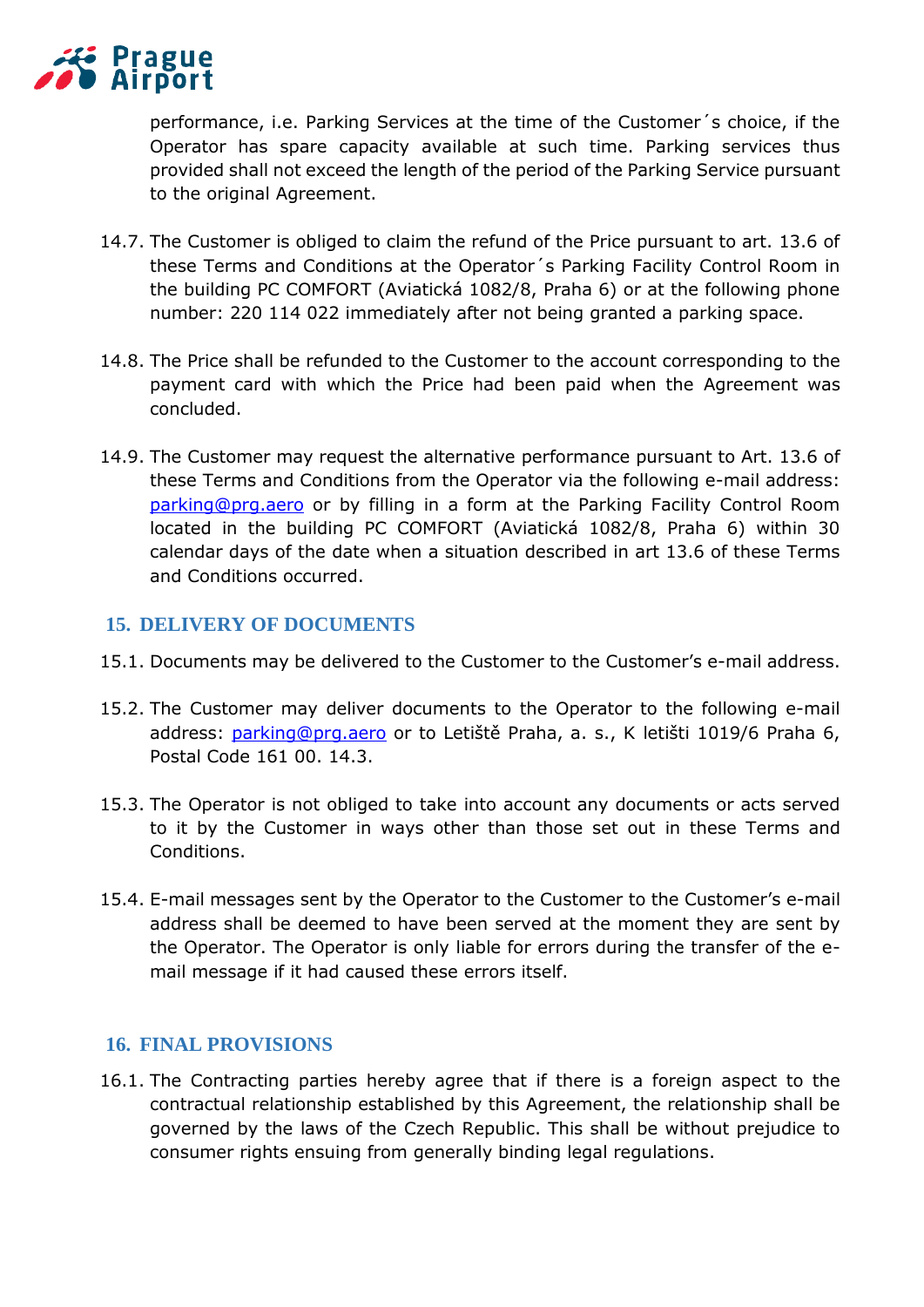

- 16.2. Should any provision of these Terms and Conditions be invalid or ineffective, or if it so becomes, such invalid provision shall be replaced by a provision which most closely approximates the invalid provision. The invalidity or ineffectiveness of a provision shall be without prejudice to the validity of all other provisions. Amendments and supplements to the Agreement or to these Terms and Conditions shall be made in writing. 15.3.
- 16.3. The Agreement, including these Terms and Conditions, is archived by the Operator in electronic form and it is not accessible.
- 16.4. Contact details of the Operator: Address for delivery: Letiště Praha, a. s., K letišti 1019/6 Praha 6, Postal Code 161 00 E-mail address: [parking@prg.aero](file:///C:/Users/konsela/Documents/parking@prg.aero) Tel.: +420 220 114 022.
- 16.5. The following form an integral part of these Terms and Conditions:
- 16.5.1. Annex No. 1: Sample Form for Withdrawal from the Agreement